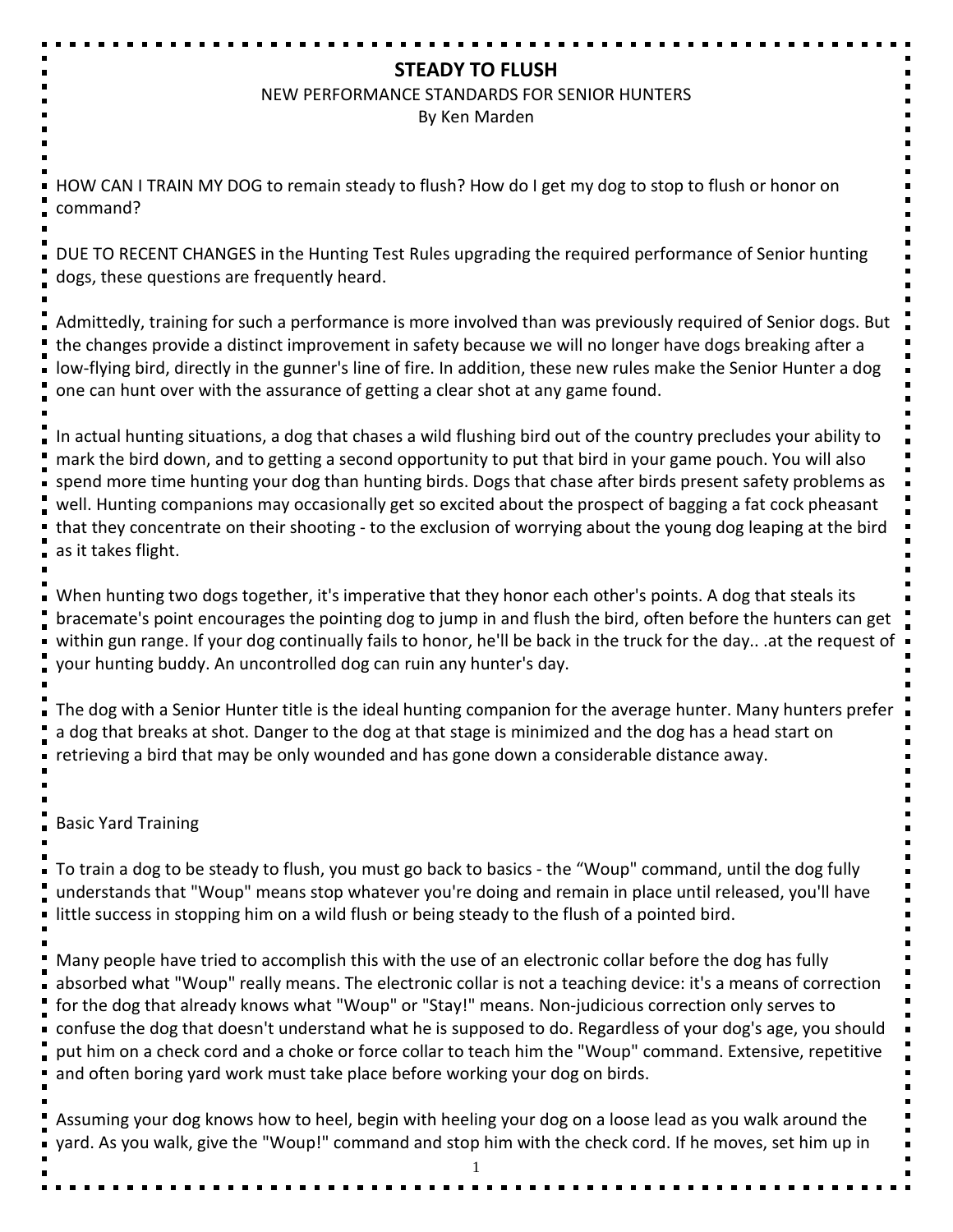the Woup position and praise him when he stays. Continue heeling the dog, stopping him every 30 feet with "Woup". If he moves, you should correct him with a sharp tug on the check cord, and set him up again. Be sure to praise each time the dog does the exercise correctly! Continue this process for at least 50 times per session until the dog no longer moves from the Woup position.

#### Adding Distance

The next phase involves giving the "Stay" command after the "Woup" command, taking a few steps away and returning to heel position. If the dog moves, correct him, set him up, then praise him if he stays. If, after days of such training the dog stays, start moving farther away from your dog in various directions, before returning to him. Eventually your dog will stay in position no matter how far away you move.

Now the lessons become more difficult. Move about 30 feet away, still holding the check cord. Command the dog to "Come." He may hesitate because you originally gave him the "Woup" command and told him to stay. Encourage him with a tug on the cord and praise him lavishly when he does come. When he is consistently remaining in place until you command him to come, you are ready for the next step.

Stand and leave your dog at a distance of l5-20 feet. Call him and stop him halfway with a firm "Woup", then call him to you, praising him if he stopped and didn't move after the "Woup" command. Vary the distances until you can move as much as 50 feet away, and start and stop him with the "Woup" command several times as he comes to you.

### USING DISTRACTIONS

The last phase of yard training involves giving your dog the "Woup", walking in front of him and reaching for an object on the ground. This distraction may cause the dog to move forward when you reach for the object; if so, correct him and set him back in the original Woup position. Continue doing this exercise until the dog stays, no matter what gyrations you go through.

This yard training, however tedious, will have brought your dog under control. He will have learned the essential "Woup", "Stay" and "Come" commands, and knows that failure to obey will result in unpleasant corrections.

INTRODUCTION TO BIRDS

Finally, it's time to move on to training with birds. If your dog has been well trained in the yard, he will not associate corrections with birds, but rather with the fact that he failed to obey your commands.

Two people are necessary to make a dog staunch on point, and steady to flush: one person to flush the planted birds and one to control the dog with a check cord. I suggest pigeons or quail for this training. Pigeons are particularly good since they fly well and always fly away, eliminating the chance of your dog catching the bird.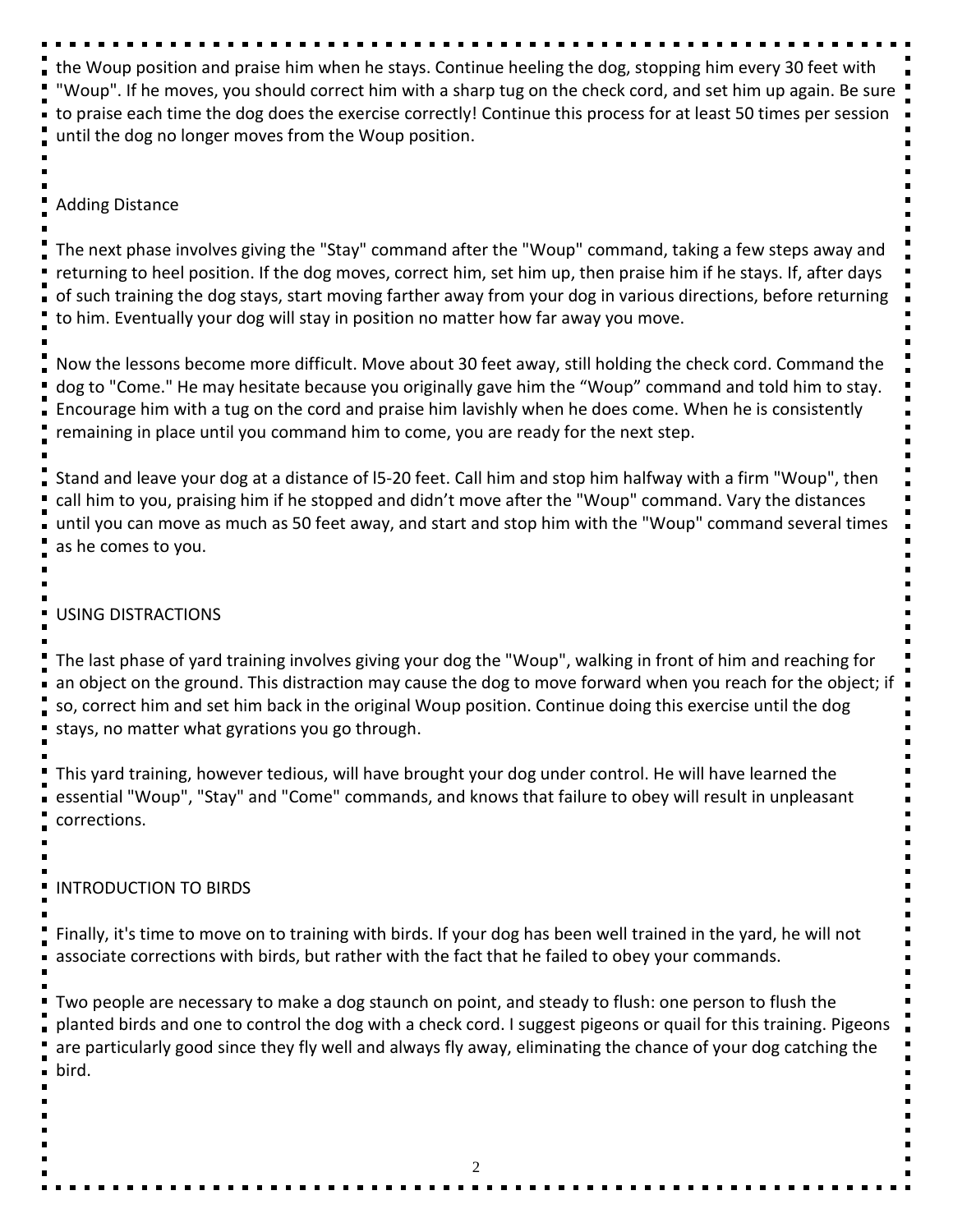Plant several birds at least 30 yards apart. Let your dog run free, trailing the check cord. When he establishes point, command "Woup", pick up the check cord, shortening it as you walk toward the dog. Stroke him gently on the back, under the belly and under the tail to give him confidence that he is doing the right thing.

As your helper walks to flush the bird, your dog may want to go with him. Repeat the "Woup" command. If the dog does not stop, give a sharp tug on the check cord and set him back in position. Once the dog is again pointing staunchly, have your helper flush the bird and fire the blank gun. If the dog attempts to chase, correct him. At this stage you must be careful to make your corrections and commands as gentle as possible to avoid having your dog lose style. Anger, frustration, and harsh handling on your part can ruin a dog despite his original potential.

After the bird is flushed and your dog has not attempted to chase, praise him and heel him away on the check cord. Repeat this procedure three or four times, then quit for the day. It is particularly important that you stop on a high note where you can praise your dog for his performance.

## OBEDIENCE IS A MUST

Obedience to the "Woup!" command is essential to both the honoring situation and the stop to flush. Again, you should use a helper, preferably one who has a staunchly pointing dog. After the helper's dog is on point, let your dog run free, but still trailing the check cord. As soon as you're certain your dog has seen the other dog on point, give the "Woup" command. If your dog does not stop, grab the check cord and dump him. Then set him up and command him to "Stay" or "Woup" while the other handler flushes the pointed bird. Some trainers suggest putting the dog back in his crate after each honoring situation to make him realize this is a training session, not just running and hunting.

If a staunch pointing dog is not available, you can cut out and paint plywood pointing dog silhouette and use the above procedure. After your helper flushes the bird, he knocks the silhouette dog flat. Eventually your dog will stop upon seeing a real dog or cutout on point without the "Woup" command. You'll then be able to walk ahead of him, flush the bird and kick over the cutout dog.

To train your dog not to chase a wild flushing bird requires the use of many pigeons. Put a bunch of pigeons in your hunting coat pockets and let your dog, still trailing the check cord, run free. As the dog runs near you, release a pigeon. If he starts to chase, order "Woup" and dump him with the check cord if he doesn't stop. Repeat this procedure over and over until the dog tires of chasing and being dumped. He'll soon associate correction with birds in flight, and will stop without the "Woup" command. If you are fortunate enough to have access to an electronic collar, this device can be of great benefit in training your dog to stop to flush. With a dog that already understands the "Woup" command but chooses to ignore it, a light shock correction from the collar will get his attention faster than grabbing the check cord. But remember, the dog must understand what he's supposed to do before the collar can be used as a correction.

There are six simple steps to successfully training your pointing dog, both in the yard and the field:

- 1. Repetition
- 2. Repetition
- 3. Repetition
- 4. Patience
- 5. Patience